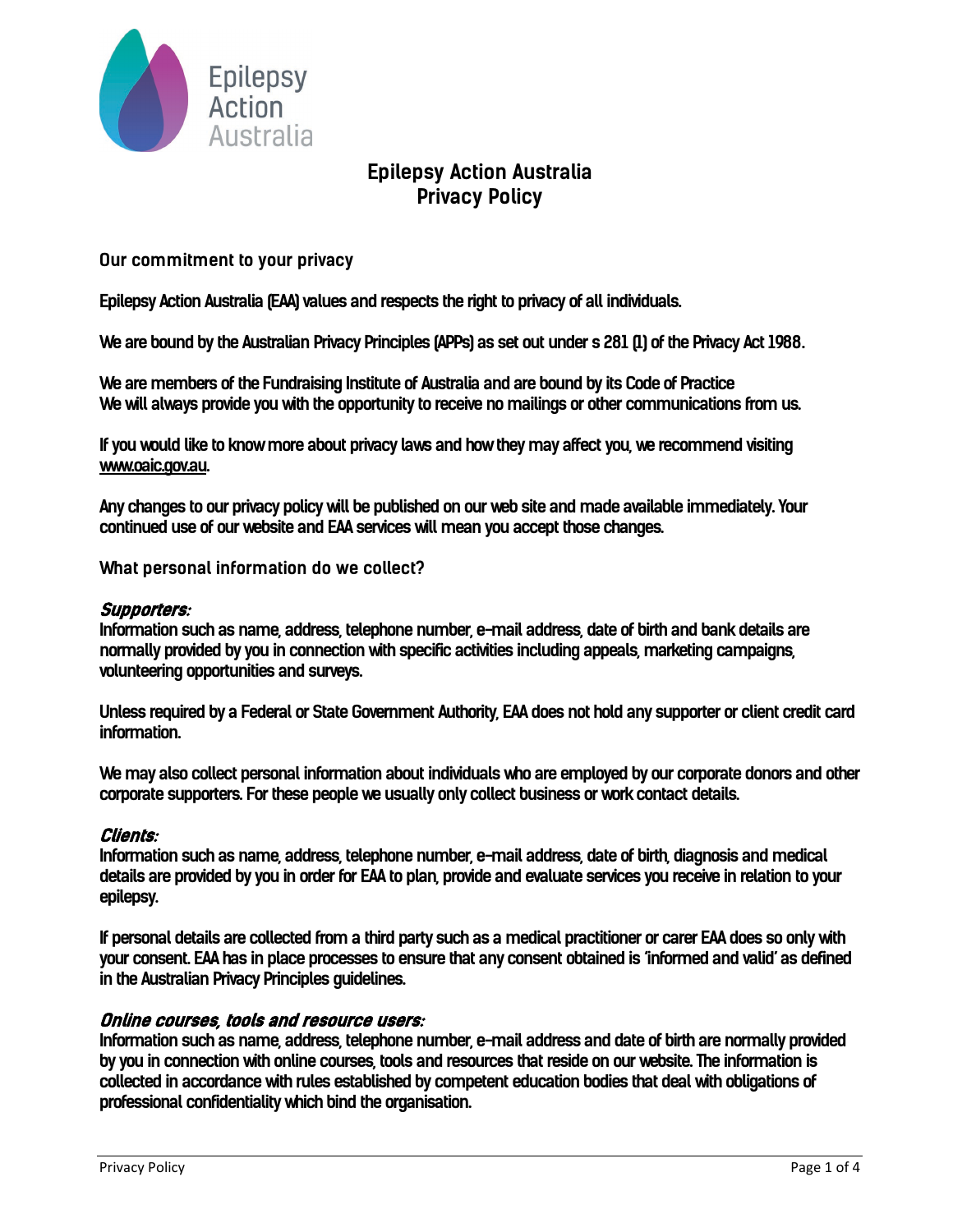#### **Non-personal information**

**EAA collects web usage data like numbers and frequency of visitors, pages accessed and files downloaded. This**  information doesn't tell us anything about who you are or where you live - it simply allows us to monitor the **effectiveness of our web site.**

#### **Why do we collect personal information?**

**We need certain information in order to provide specific services or information to you. Personal details will be used for the purpose for which it is collected (e.g. processing a donation, providing individual or family support or educational services, completing a merchandise order, locating a volunteer opportunity) and/or to provide you with up to date information about EAA. If there is any information you would rather not receive from us, you cancall us on 1300 37 45 37 or email us a[t epilepsy@epilepsy.org.au.](mailto:epilepsy@epilepsy.org.au)**

#### **Personal information and direct marketing**

**Occasionally, we obtain personal information from external third parties that may help us to identify individuals likely to support our cause. We only use information collected by organisations that makes it clear at the point of collecting personal information, that the information collected may be passed on. When communicating with individuals whose personal information has been collected by a third party, we will always provide a statement that the individual may make a request not to receive direct marketing communication from us.**

**On request, we can reveal the name of the organisation from which we sourced the personal information.**

### **Anonymity and pseudonymity**

**Where it is lawful and practicable, we will allow individuals to deal with us on an anonymous or pseudonymous basis. For example, if we receive a telephone enquiry we do not require that the enquirer gives us their name, although depending on the nature of the enquiry, we may not be able to answer it unless they do. In the event of an emergency or crisis situation, emergency services may be contacted utilising the information available at the time.**

**We can also accept gifts and other forms of support anonymously or pseudonymously. However, provisions contained in the Income Tax Assessment Act require us to collect the actual name of the donor if the donor requires a tax deductible receipt.**

**Who do we disclose personal information to?**

**EAAhas systems in place to protect personal information from loss, alteration, improper use and inappropriate access and disclosure.**

Client information is only disclosed to a third party such as a medical practitioner with your informed valid **consent forthe specific purpose of providing specialised services related to your epilepsy.**

Where client data is required by a funding body all data is de-identified such that the funding body receives data **on client numbers and demographics as required without anypersonal oridentifying detail.**

Where supporter/ donor information is provided to an external service provider, such as a mailing, house this is **only done so to providers who protect yourinformation in accordancewith privacy legislation.**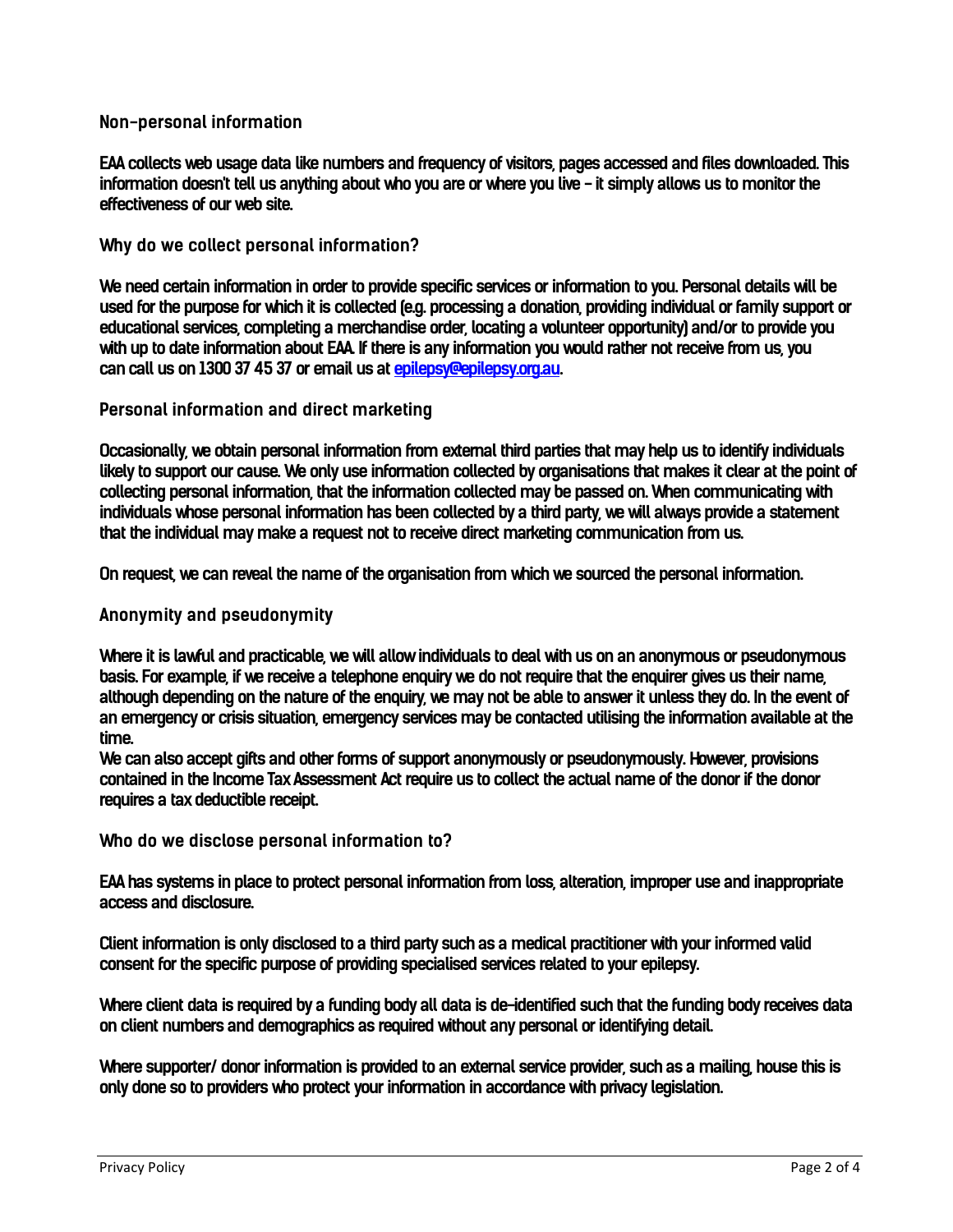EAA is bound by requirements to disclose personal information if required under Australian law or a court/ tribunal order e.g. warrant, child-protection matters, notifiable diseases. Where required this is done in accordance with the Australian Privacy Act.

# **Where is the information held?**

We regard the security of your personal information as a priority and implement a number of physical and electronic measures to protect it.

Personal information provided to us is stored securely on our databases at our National Office in NSW. Our databases are copied, for security purposes, to other secure servers situated in Australia.

# **Your right to access your information**

Under the Australian Privacy Principles, it is your right to access any records about yourself and to request to have them 'de-identified' and inaccessible to front line service staff. Just as our procedures around collecting and storing personal information are guided by legislation, so is our procedure for de-identification of records. This protects the subject of the record and ensures we are only modifying files with legal authority. There is no fee associated with having a file de-identified.

If you would like to proceed to have your files de-identified we require a written request witnessed and signed by a JP. This request must include:

• Full details of the person making the request

The following details of the person for whom the record/s are being de-identified such as yourself, your child/ren or the person for whom you are the legal guardian.

- Full details of the person making the request
- Date of Birth
- Phone Number
- Current Address
- Previous Residential Address (if alternate addresses provided)

We can accept this either in the post or via email as a scanned attachment. Identification will be required to access a file and access is at EAA premises with an EAA staff member present. EAA cannot release information that it has not generated by EAA e.g reports from medical specialists or other services.

We may deny your request for access of your file in some circumstances. If we do this we will tell you why.

If you are a supporter you can update your contact information at any time:

- \* **Call** 1300 37 45 37
- \* **Email** [epilepsy@epilepsy.org.au](mailto:epilepsy@epilepsy.org.au)

\* **Post** –Epilepsy Action Australia, PO Box 384, NORTH RYDE BC NSW 1670

Remember to include your old contact details and supporter number (if known).

If you do not want to receive any further mailings or other communication from us, please call, email or write to us using the details above.